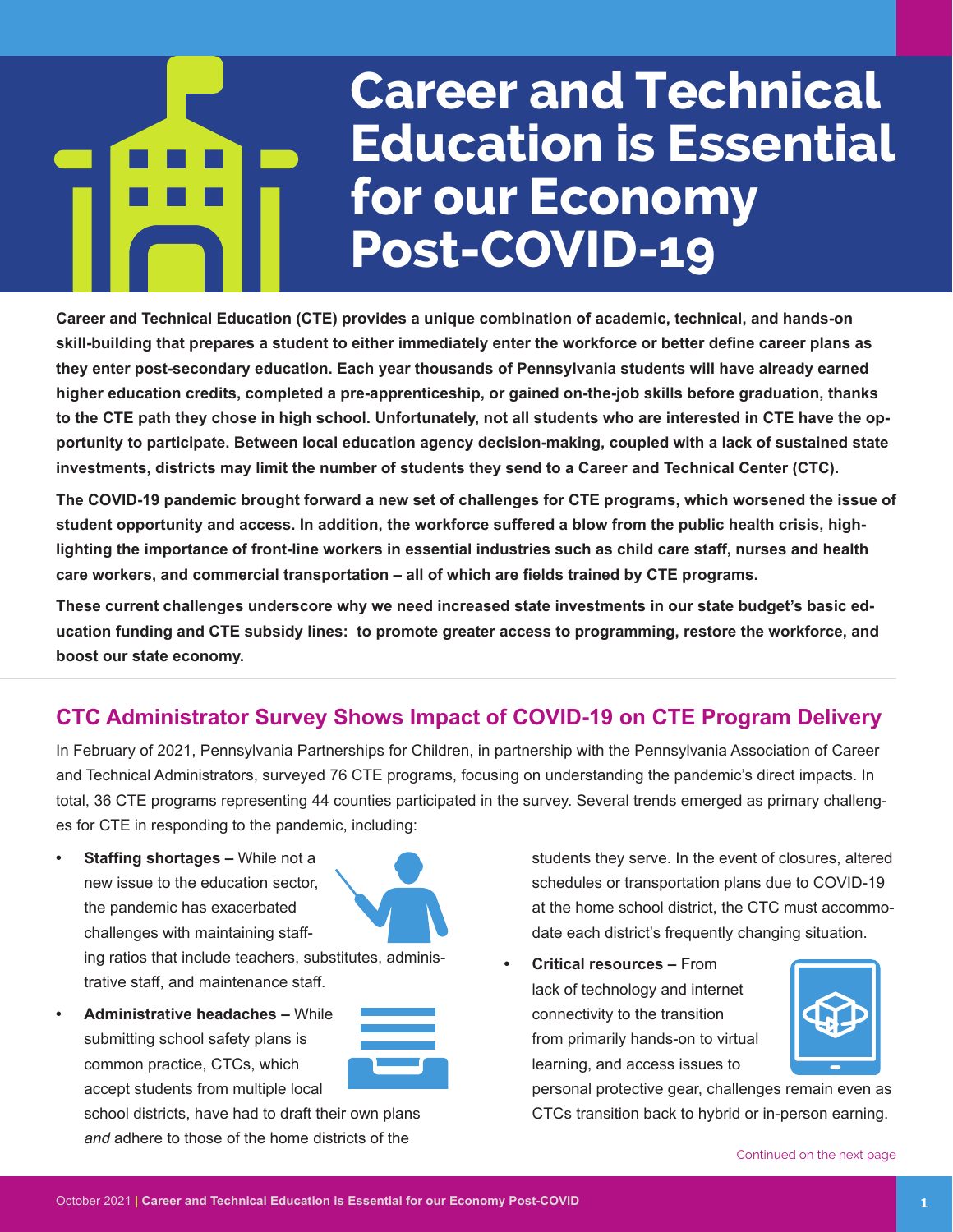- **• Reduced enrollment –** Enrollment continues to decline, with factors such as fear of in-person attendance, low interest in some program areas, or districts limiting student access and opportunity playing a role.
- **• Access to equipment** In a virtual environment, access to industry-required equipment for hands-on learning was limited. Further, some equipment could not be shared by students due





to safety measures, which impacts the ability of all students to complete coursework. CTC's had unexpected expenditures in purchasing additional equipment to ensure student safety.

**• Funding –** While there has been some relief through federal funding for CTE programs, it does not address ongoing costs. Additionally, state funding was flat-funded in the last two fiscal years,



meaning no increased investments for programs to adequately address needs that the pandemic has compounded.

### **A Bright Spot of State Support for CTE Fades**

The state's share of the cost for a student to access CTE programming at a career and technical center represents less than 8% of the bill. Federal Carl D. Perkins funding only covers roughly 2%. That leaves member school districts at the local level paying approximately 90% of

the costs to send students to CTCs and is a significant driver in students' ability to access programming. Therefore, to increase access and lessen the local burden,

the state must increase its share by investing more in the Career and Technical Education subsidy line (SCTES) in the annual state budget.

After a decade of stalled growth, momentum for increased state investments was recognized in the 2018- 19 and 2019-20 budgets with a combined \$20 million investment. This funding was split, with \$17 million driven through the SCTES and \$3 million into the equipment grant line. However, this came to a screeching halt in the 2020-21 and 2021-22 budgets when Gov. Wolf made no call to support CTE, and the legislature ultimately flat-funded CTCs at the 2019-20 level

*The last two cycles of failed investments are particularly disappointing when both basic education and special education continue to receive investments. Policymakers voiced bi-partisan support for career and technical education yet failed to act during the pandemic.*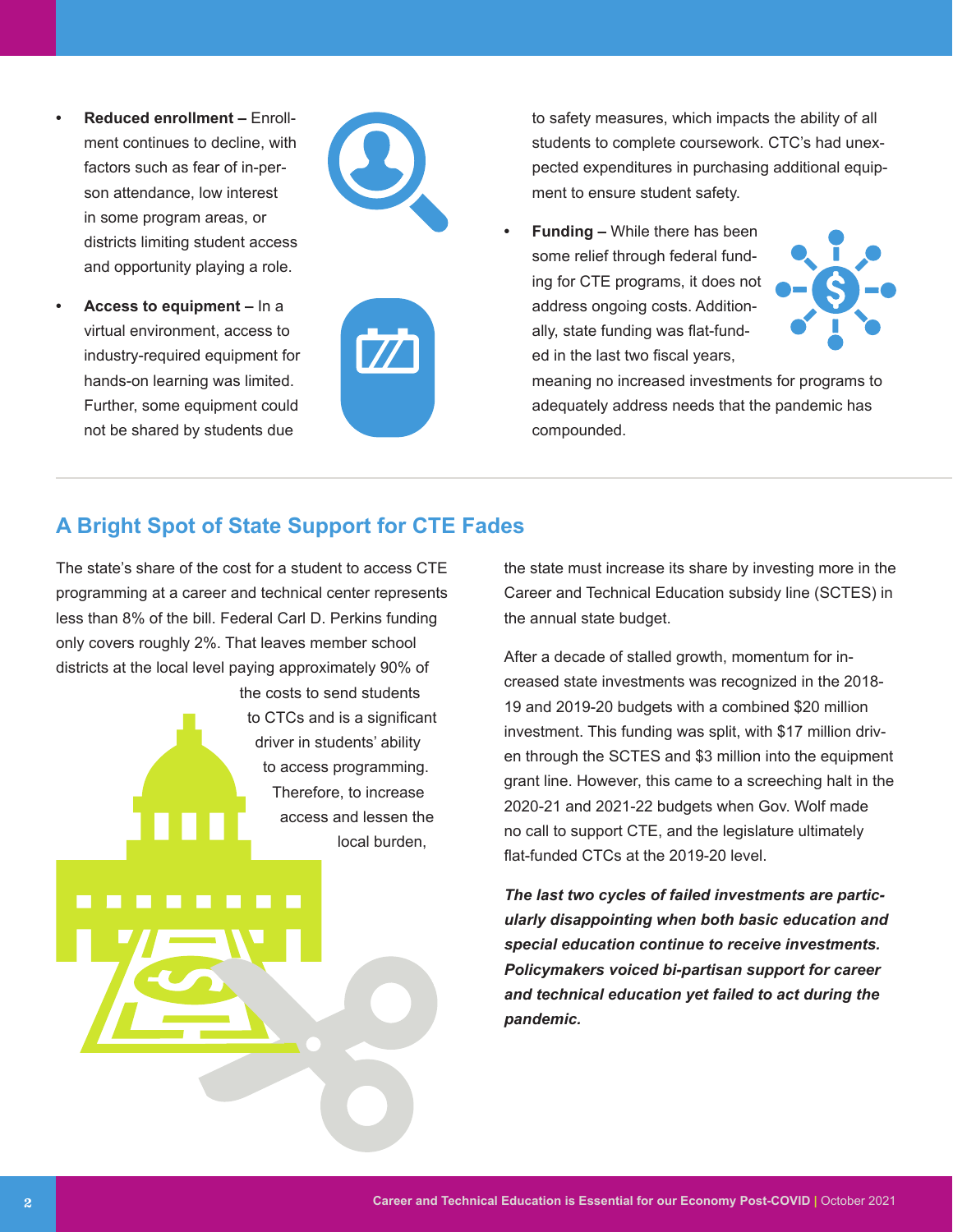## **Despite Historic Support from Congress, Federal Funding Doesn't Address Long-Term Access Issues in PA**

While there have been several rounds of historic levels of federal stimulus funding provided to education since the start of the pandemic, most of these dollars were driven directly to school districts with minimal support provided directly to CTE. In perspective, to date, CTE in Pennsylvania has been the recipient of \$74 million in federal funding. While this amount is appreciated during these unprecedented times, the total amount of education funding received by the commonwealth over the same period was \$7.77 billion.

Details of federal funding for CTE include:

In March 2020, the Coronavirus Aid, Relief, and Economic Security (CARES) Act included \$30.75 billion in federal funding to states for education purposes, with



\$628.2 million specifically earmarked for Pennsylvania between the Elementary and Secondary School Emergency Relief (ESSER) Funds and Governor's Emergency Education Relief (GEER) Funds. A portion of GEER funding was provided to CTE in August of 2020 in the amount of \$10.5 million. This represents less than 2% of the overall education allocation. The purpose of the funding was to support the effective continuity of education programs, such as summer and other expanded programming, and industry credential assessments for students enrolled in CTCs negatively impacted by COVID-19 mitigation efforts.

In December 2020, the Coronavirus Response and Relief Supplemental Appropriations



(CRRSA) Act was signed into law, providing states with \$81.88 billion in education relief, including \$2.42 billion specifically allocated for Pennsylvania between ESSER and GEER funding. The General Assembly and the Governor enacted Act 1 of 2021 in February 2021, which distributed \$20 million of the GEER II Funds to career and technical education centers. This represents less than 1% of the education allocation. Similar to the CARES Act funding, uses for the funds were broad and addressed learning and safety needs due to the pandemic.

• The American Rescue Plan was enacted in March 2021, which provided an additional \$122 billion to K-12 schools



nationally, with \$4.9 billion allocated for Pennsylvania. While the plan did not include GEER funds, approximately 2.5% of ESSER funding was statutorily required to go to specific education entities. In June 2021, the legislature and Governor Wolf signed Act 24 of 2021, which outlined the distribution of this funding, including \$43.5 million in equipment grants to CTE, amounting to less than 1% of the overall education allocation.

While the infusion of federal funding was integral for supporting CTE, the amount pales compared to the financial responsibility shouldered by public school districts. Additionally, this federal funding is a one-time allocation and does not address the ongoing costs faced by CTCs. Because CTCs provide specialized services and equipment, federal funding does not fill the gaps necessary to sustain programs and increase opportunities for student access. Further, it fails to address the issue of access to CTE for students and does not provide a financial incentive for districts to send students.